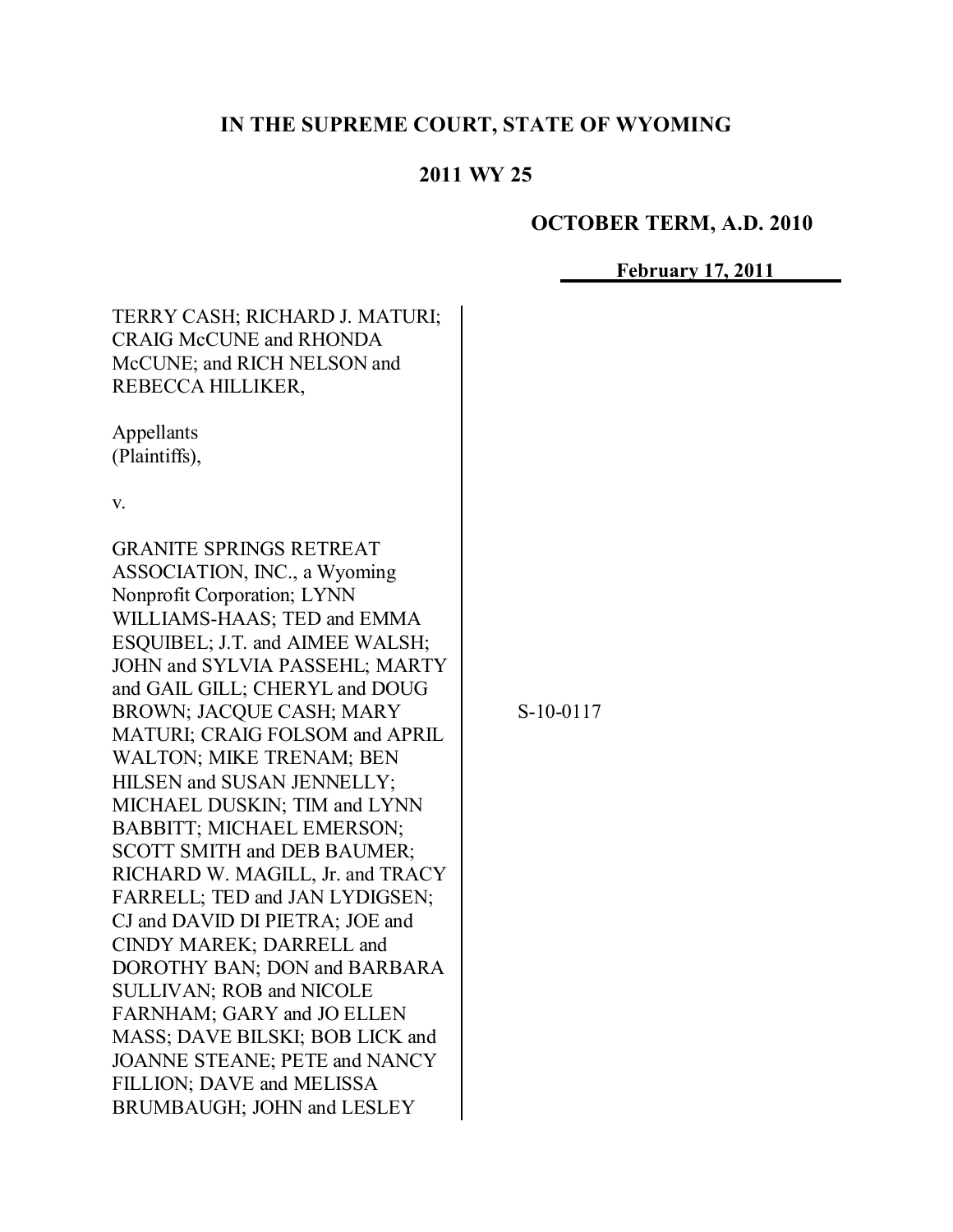ZIMMERMAN; JERRY and KRISTEN PETERSON; MIKE and CHRIS CALTAGIRONE,

Appellees (Defendants).

#### *Appeal from the District Court of Laramie County* The Honorable Thomas T.C. Campbell, Judge

#### *Representing Appellants:*

Daniel B. Frank of Frank Law Office, P.C., Cheyenne, Wyoming.

*Representing Appellees Granite Springs Retreat Association, Inc.; John and Sylvia Passehl; Marty and Gail Gill; Cheryl and Doug Brown; Craig Folsom and April Walton; Mike Trenam; Ben Hilsen and Susan Jennelly; Michael Duskin; Tim and Lynn Babbitt; Michael Emerson; Scott Smith and Deb Baumer; Richard W. Magill, Jr. and Tracy Farrell; Ted and Jan Lydigsen; CJ and David Di Pietra; Joe and Cindy Marek; Bob Lick and Joanne Steane; Darrell and Dorothy Ban; Don and Barbara Sullivan; Rob and Nicole Farnham; Gary and Jo Ellen Mass; Davie Bilski; Pete and Nancy Fillion; Dave and Melissa Brumbaugh; John and Lesley Zimmerman; Jerry and Kristen Peterson; and Mike and Chris Caltagirone:*

Kate M. Fox and Amanda K. Ferguson of Davis & Cannon, LLP, Cheyenne, Wyoming. Argument by Ms. Fox.

*Representing Appellees J.T. and Aimee Walsh:*

William L. Hiser of Brown & Hiser, LLC, Laramie, Wyoming.

#### *Representing Appellees Lynn Williams-Haas, Ted and Emma Esquibel, Jacque Cash, and Mary Maturi:*

*Pro se.* No appearance.

# **Before KITE, C.J., and GOLDEN, HILL, VOIGT, and BURKE, JJ.**

**NOTICE: This opinion is subject to formal revision before publication in Pacific Reporter Third. Readers are requested to notify the Clerk of the Supreme Court, Supreme Court Building, Cheyenne, Wyoming 82002, of typographical or other formal errors so correction may be made before final publication in the permanent volume.**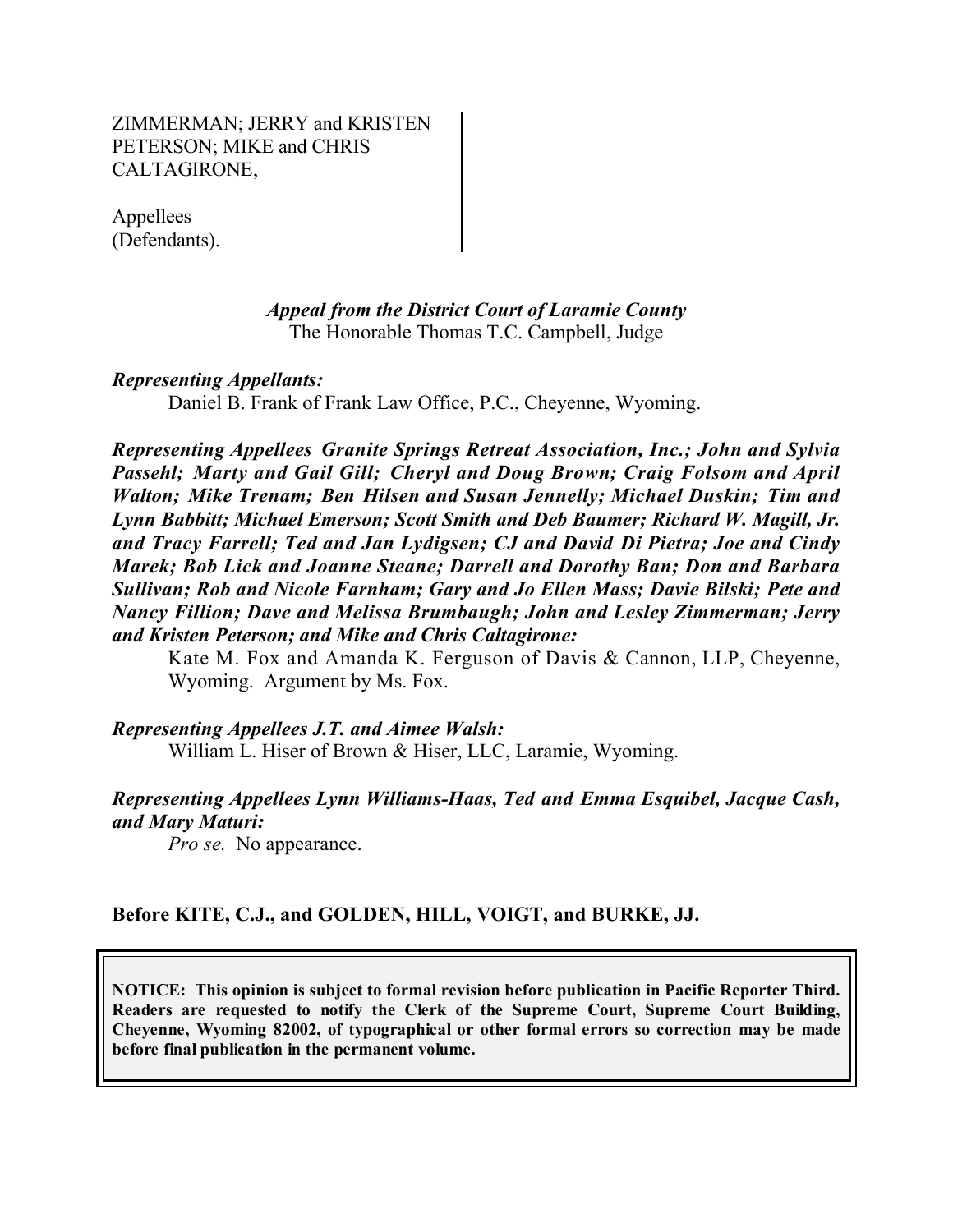# **KITE, Chief Justice.**

[¶1] The district court ruled subdivision covenants recorded before the developer acquired legal title to the property were enforceable as equitable servitudes. Plaintiffs Terry Cash, Richard J. Maturi, Craig and Rhonda McCune, Rich Nelson and Rebecca Hilliker (referred to collectively as "Cash") own property in the subdivision and claim the district court erred in reaching that decision.

[¶2] We affirm.

#### **ISSUES**

[¶3] Cash states the issues on appeal as follows:

#### Issue No. 1

Did the district court err when it held that Subdivider held an equitable interest in land through an alleged oral agreement such that when he recorded a Declaration of Protective Covenants (DPC) on a subdivision he owned at the time, the DPC was also effective and encumbered the land that was the subject of the alleged oral agreement to which Subdivider had no legal title and had not been platted as a subdivision?

Issue No. 2

Did the DPC which the Subdivider recorded apply to the lands of Granite Springs Retreat, Second Filing when the land was not platted as a subdivision at the time the DPC was recorded and there is no indication in any document that the DPC encumbered these unplatted lands before or after platting?

#### Issue No. 3

Did the Plaintiffs have notice that the DPC encumbered their land at the time of purchasing their respective tracts?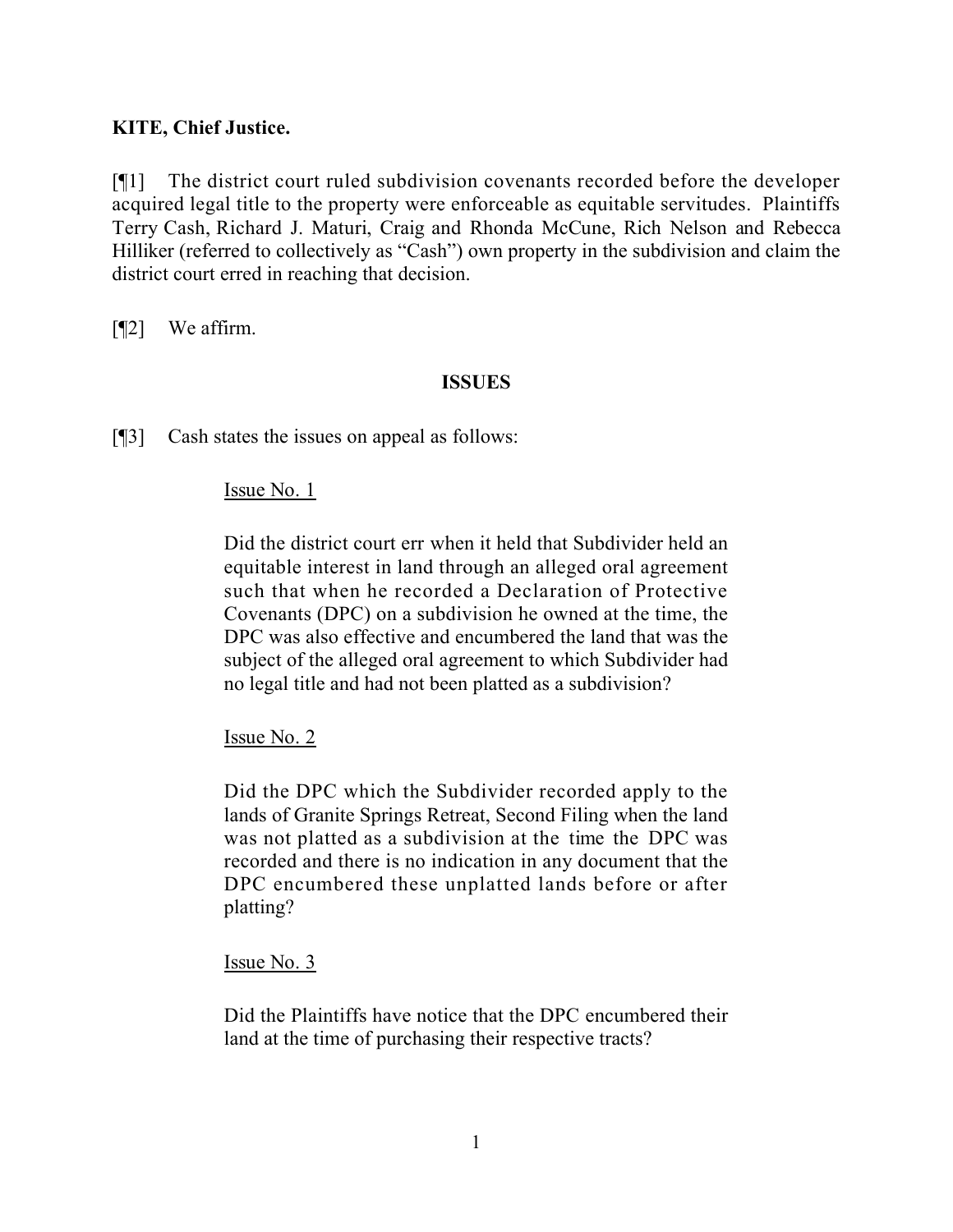#### Issue No. 4

Are the Plaintiffs estopped by laches from raising their claims when although they had notice of an Amended DPC which was later invalidated by the district court in a separate action, their previous compliance with a covenant scheme was based on the invalidated Amended DPC and the homeowners association itself took the position for a substantial period of time that the DPC was not applicable to the Granite Springs Retreat, Second Filing?

The defendants, including Granite Springs Retreat Association, Inc. (GSRA) and many individual lot owners (referred to collectively as "GSRA"), phrase the issue more generally:

> Did the district court correctly conclude that the Granite Springs Retreat Declaration of Protective Covenants are enforceable against all Granite Springs Retreat lots as equitable servitudes under *Streets v. J.M. Land Developing Co.*?

# **FACTS**

[¶4] The underlying facts of this case are undisputed. Lorenz Ranch, Inc. owned property off Happy Jack Road, near Curt Gowdy State Park in Laramie County. In the early 1970s, Abraham Lorenz and Deward H. Miller entered into a "handshake" agreement for Mr. Miller to purchase the property with the intention of subdividing it. Because of financing issues, the property was conveyed in two parcels at different times. The first parcel, the property south of Happy Jack Road, was conveyed by warranty deed on August 14, 1972. That property became Granite Springs Retreat, First Filing, and included lots one through eight. The rest of the property, which was north of Happy Jack Road and became Granite Springs Retreat, Second Filing, was conveyed to Mr. Miller in March 1977.

[¶5] After purchasing the first parcel, Mr. Miller filed a request with Laramie County for a preliminary plat of the Granite Springs Subdivision. Mr. Miller subsequently recorded a preliminary plat dated August 1, 1975, which included the land in both filings. An application for subdivision of land was filed with Laramie County on August 4, 1975, and indicated the subdivision would be known as the Granite Springs Retreat and would include sixty lots. The project scope was also confirmed in an environmental impact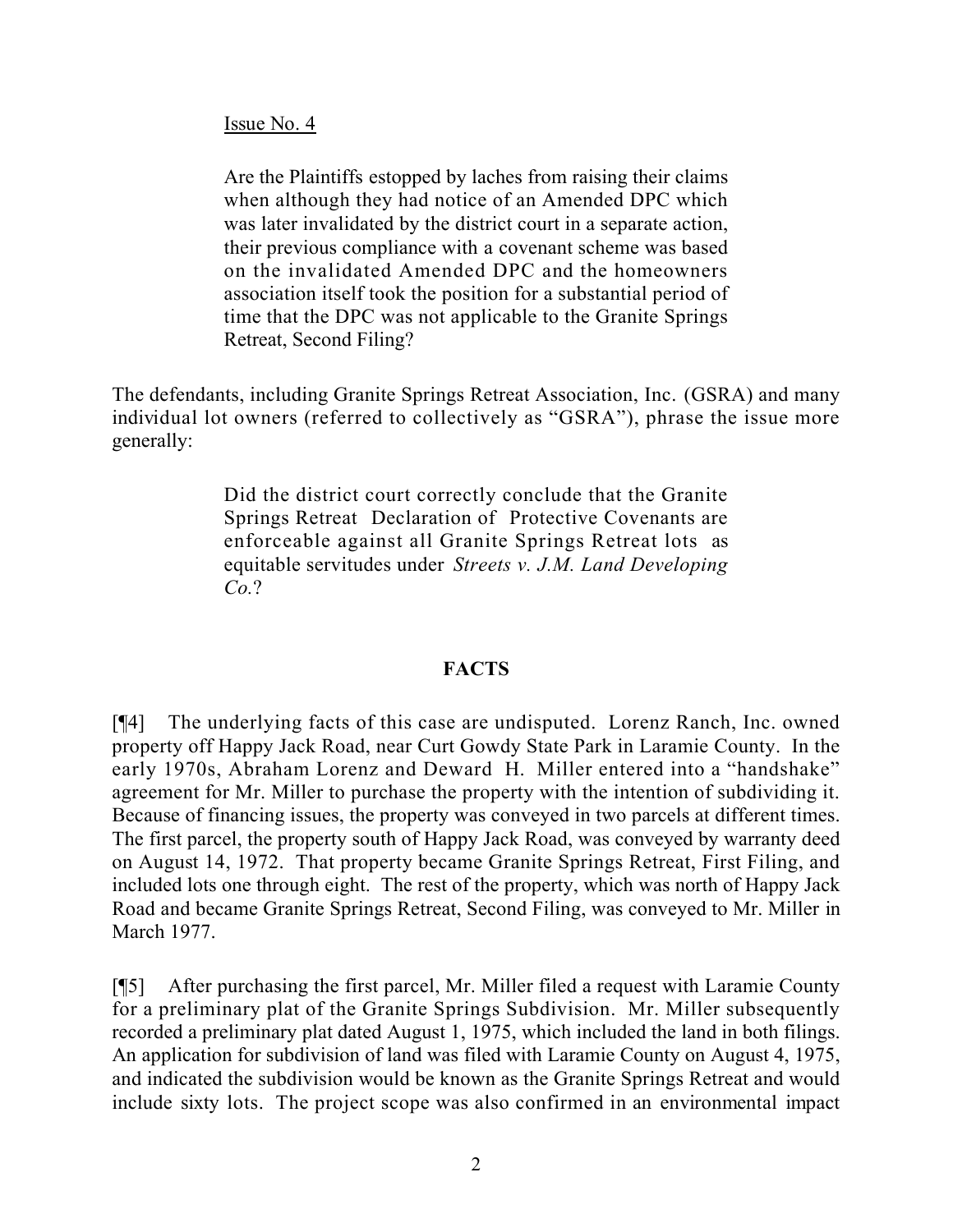report commissioned by Mr. Miller. That report specifically referred to covenants that "would be attached to all tracts to regulate the usage and development of the land."

[¶6] On October 1, 1976, Mr. Miller filed a plat for Granite Springs Retreat, First Filing. A few days later, on October 4, 1976, Mr. Miller filed a Declaration of Protective Covenants for the Granite Spring Retreat at Happy Jack Road and Curt Gowdy State Park. The declaration did not include a legal description, but referred to the affected property as the Granite Springs Retreat. Mr. Miller obtained legal title to the property included in the second filing approximately five months after he filed the declaration of covenants. He filed the plat for the Granite Springs Retreat, Second Filing, on August 11, 1977.

[¶7] In a deed recorded September 15, 1977, Mr. Miller conveyed the tracts within the Granite Springs Retreat, both filings, to Happy Jack Stable & Lounge, Inc., a corporation he and Mr. Lorenz formed.<sup>1</sup> On February 23, 1978, Mr. Miller filed an Amended Declaration of Protective Covenants. The amended covenants were identical to the original covenants except that they specifically allowed tracts four and five to be used for commercial purposes. Mr. Miller signed the amended covenants on behalf of the Granite Springs Retreat, but did not, in any way, acknowledge that the Happy Jack Stable  $\&$ Lounge, Inc. held legal title to the property.

[¶8] On July 29, 1983, Mr. Miller filed an Affidavit of Intention which was recorded against all of the Granite Springs Retreat properties in both filings and stated that he intended the covenants to apply to both filings. Also in 1983, Mr. Miller convened a meeting of the owners of the lots to form a homeowner's association, as contemplated by the covenants. The lot owners agreed to form the Granite Springs Retreat Association (GSRA), for the purposes of administering the common areas and working with the Architectural Control Committee (ACC). The GSRA thereafter filed articles of incorporation with the Wyoming Secretary of State and adopted bylaws.

[¶9] In 1999, the district court declared the amended covenants invalid in *Millheiser v. Wallace,* Dist. Ct. No. 148-238, because they were signed by Mr. Miller after he had already conveyed the property to Happy Jack Stable & Lounge, Inc. That aspect of the ruling was not appealed, although other issues were considered by this Court in *Millheiser v. Wallace,* 2001 WY 40, 21 P.3d 752 (Wyo. 2001). Another district court action entitled *Happy Jack Stable & Lounge, Inc. v. Granite Springs Retreat Association, Inc.,* Dist. Ct. No. 156-559, also addressed the amended covenants.

 <sup>1</sup> Tract 39 had been previously conveyed by Mr. Miller to Rawhide Construction. There followed a number of conveyances of the tract in an apparent effort to clear up the title. None of the plaintiffs claim ownership of Tract 39, so we will not delve any further into its chain of title.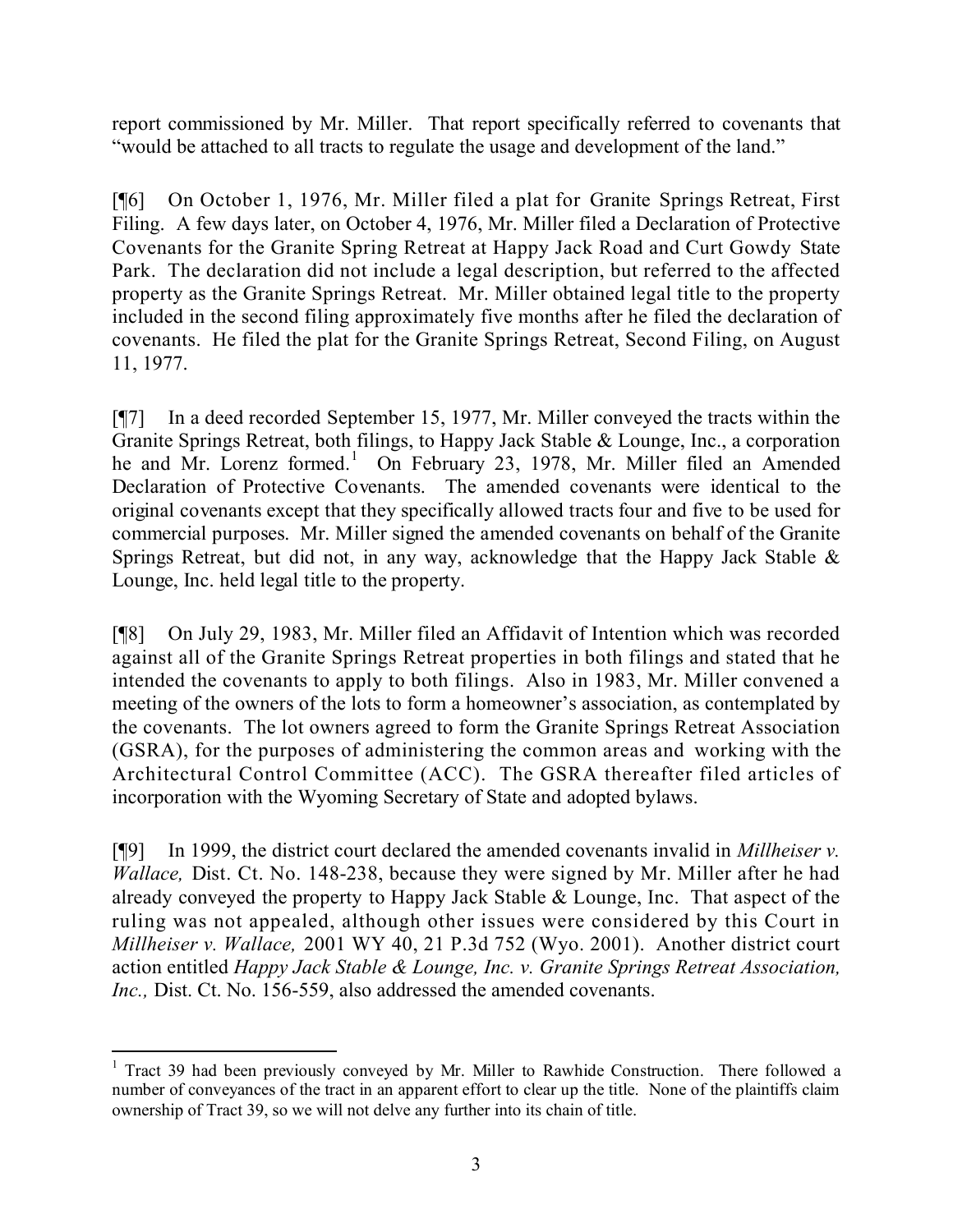[¶10] In *Granite Springs Retreat Association, Inc., v. Manning,* 2006 WY 60, 133 P.3d 1005 (Wyo. 2006), the GSRA brought an action against the Mannings in small claims court, seeking recovery of past due association fees. The Mannings defended by arguing the covenants did not encumber their lot in the second filing. The circuit court ruled that the second filing lots were bound by the covenants as equitable servitudes. On appeal, the district court reversed, holding the circuit court did not have subject matter jurisdiction to determine the validity of restrictive covenants. *Id.,* ¶ 3, 133 P.3d at 1009. We affirmed the district court decision. *Id.*,  $\parallel$  13, 133 P.3d at 1012. On remand, the district court conducted a trial *de novo* and, like the circuit court, concluded that the covenants were enforceable against the Mannings' property under the doctrine of equitable servitude.

[¶11] In February 2009, Cash commenced the present action against the GSRA and other lot owners. Mr. Cash, Mr. Maturi and Mr. and Mrs. McCune own property in Granite Springs Estate, Second Filing. Mr. Nelson and Ms. Hilliker own property in the first filing area. In essence, Cash sought a ruling that the covenants did not encumber Granite Springs Estates, Second Filing lots. Both sides moved for summary judgment and the district court granted summary judgment in favor of the GSRA and against Cash. It ruled that, although Mr. Miller did not have legal title to the second filing property when he recorded the original covenants, he did have an equitable interest and the covenants were enforceable as equitable servitudes against the plaintiffs because they had notice of the restrictions when they purchased their properties. Cash appealed.

# **STANDARD OF REVIEW**

[ $[$ [12] Summary judgments are governed by W.R.C.P. 56(c):

The judgment sought shall be rendered forthwith if the pleadings, depositions, answers to interrogatories, and admissions on file, together with the affidavits, if any, show that there is no genuine issue as to any material fact and that the moving party is entitled to a judgment as a matter of law.

We review a summary judgment *de novo*, using the same materials and following the same standards as the district court. "We examine the record from the vantage point most favorable to the party opposing the motion, and we give that party the benefit of all favorable inferences which may fairly be drawn from the record." *Hasvold v. Park County School Dist. No. 6,* 2002 WY 65, ¶ 11, 45 P.3d 635, 637-38 (Wyo. 2002), quoting *Four Nine Gold, Inc. v. 71 Constr., Inc.,* 809 P.2d 236, 238 (Wyo. 1991). *See also*,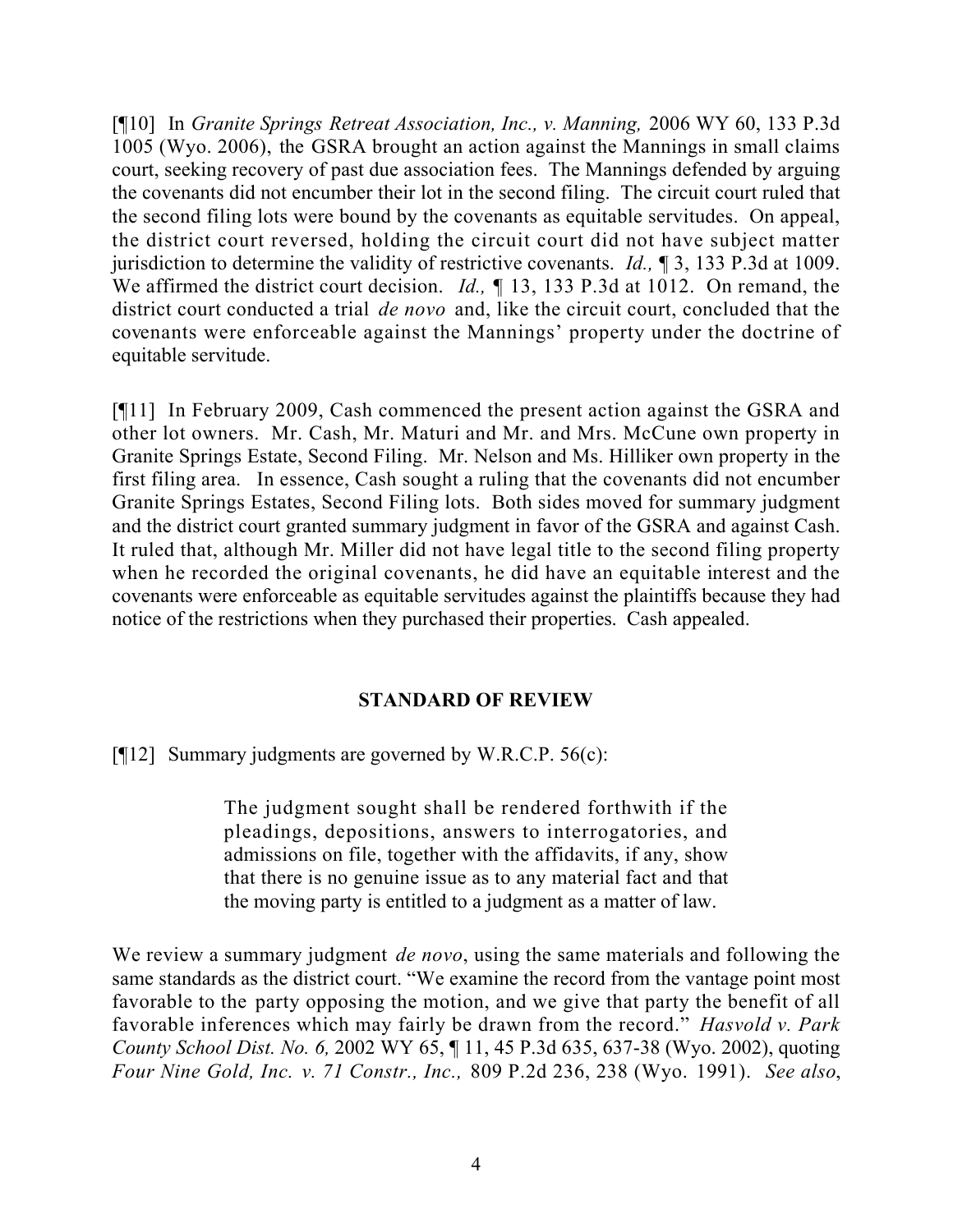*Alpine Lumber Co. v. Capital West Nat'l Bank,* 2010 WY 62, ¶ 5, 231 P.3d 869, 870-71 (Wyo. 2010).

### **DISCUSSION**

[¶13] Mr. Miller recorded the Declaration of Protective Covenants on October 4, 1976, but he did not receive the deed to the second filing property until March 23, 1977. It is, therefore, undisputed that Mr. Miller did not have legal title to the second filing property when he recorded the covenants. Thus, Mr. Miller could not impose restrictive covenants that would run with the land. *Streets v. JM Land & Developing Co.,* 898 P.2d 377, 379 (Wyo. 1995), citing 20 Am.Jur.2d *Covenants, Conditions, and Restrictions* ¶ 33, 604 (1965). Nevertheless, the district court ruled that the second filing landowners were bound by the restrictions contained in the covenants because they were enforceable as equitable servitudes*.*

[¶14] The district court relied on our decision in *Streets* in reaching that conclusion. In that case, the developer entered into a contract for deed to purchase property it intended to subdivide. Prior to fully performing the contract and obtaining legal title to the property, the developer recorded restrictive covenants. When the developer brought suit against Streets asserting violation of several provisions of the covenants, she claimed the covenants were not enforceable because the developer did not have legal title to the property when it recorded the covenants. *Id.* at 378-79. We held that, although the developer did not have legal title to the property when it filed the covenants and could not, therefore, impose covenants that run with the land, the restrictions were enforceable as equitable servitudes against purchasers with notice. *Id.* at 380-81.

[¶15] We explained the legal principles of equitable servitudes as follows:

The general view is that a restrictive covenant is not strictly an easement and does not run with the land in the true sense of that term. **Such agreements are, however, enforceable in equity against all those who take the estate with notice of them, although they may not be, strictly speaking, real covenants so as to run with the land or of a nature to create a technical qualification of the title conveyed by the deed. The question is not whether the covenant runs with the land, but whether a party shall be permitted to use the land in a manner inconsistent with the contract entered into by his vendor, and with notice of which he**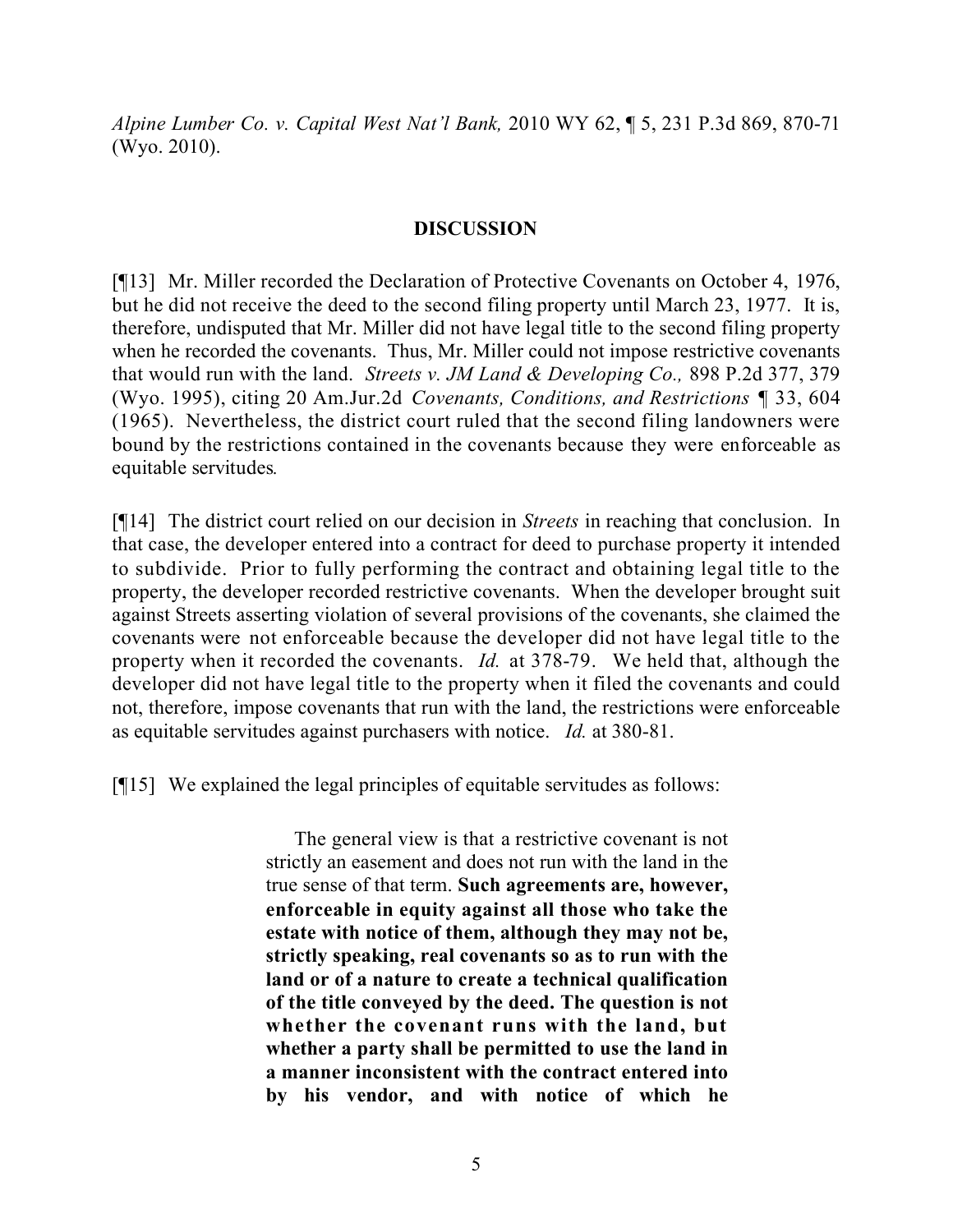**purchased.** It has been noted that the enforcement of restrictive covenants or equitable servitudes is based on the equitable principle of notice; that is, a person taking title to land with notice of a restriction upon it will not, in equity and good conscience, be permitted to violate such restriction.

#### . . . .

Accordingly, whether such a covenant runs with the land is material only in equity on the question of notice; if the covenant runs with the land, it binds the owner whether or not he had knowledge of it, **whereas if it does not run with the land, the owner is bound only if he has taken the land with notice of it.** Thus, since ordinarily such a covenant does not run with the land and since it is not a true easement, it is enforceable against a purchaser or assignee of the property only if he takes with notice. One who purchases for value and without notice takes the land free from the restrictive covenant. (Footnotes omitted, emphasis added.)

20 AM.JUR.2D *Covenants, Conditions, and Restrictions* § 304, 868 (1965).

*Id.* at 379 (emphasis in original). *See also*, *Bowers Welding and Hotshot, Inc. v. Bromley,*  699 P.2d 299, 303 (Wyo. 1985) (stating that a purchaser who had notice of an agreement containing restrictions is bound by those restrictions even if they are not of record).

[¶16] The *Streets* decision concluded:

[A] contract theory of restrictive covenants, enforceable through the courts, makes sense in contemplation of modern land use. It is not unusual for land, even substantial tracts, to be purchased by a contract for deed with the intent of creating a subdivision. Even though the purchaser under the contract for deed is an owner of an equitable interest, that owner should not be foreclosed from structuring restrictive covenants for the subdivision. Such a limitation would not comport with logic or valid public policy in the late Twentieth Century. The only prerequisite to enforcement should be the notice to the subsequent owner of the restrictions coupled with the requisite intent on the part of the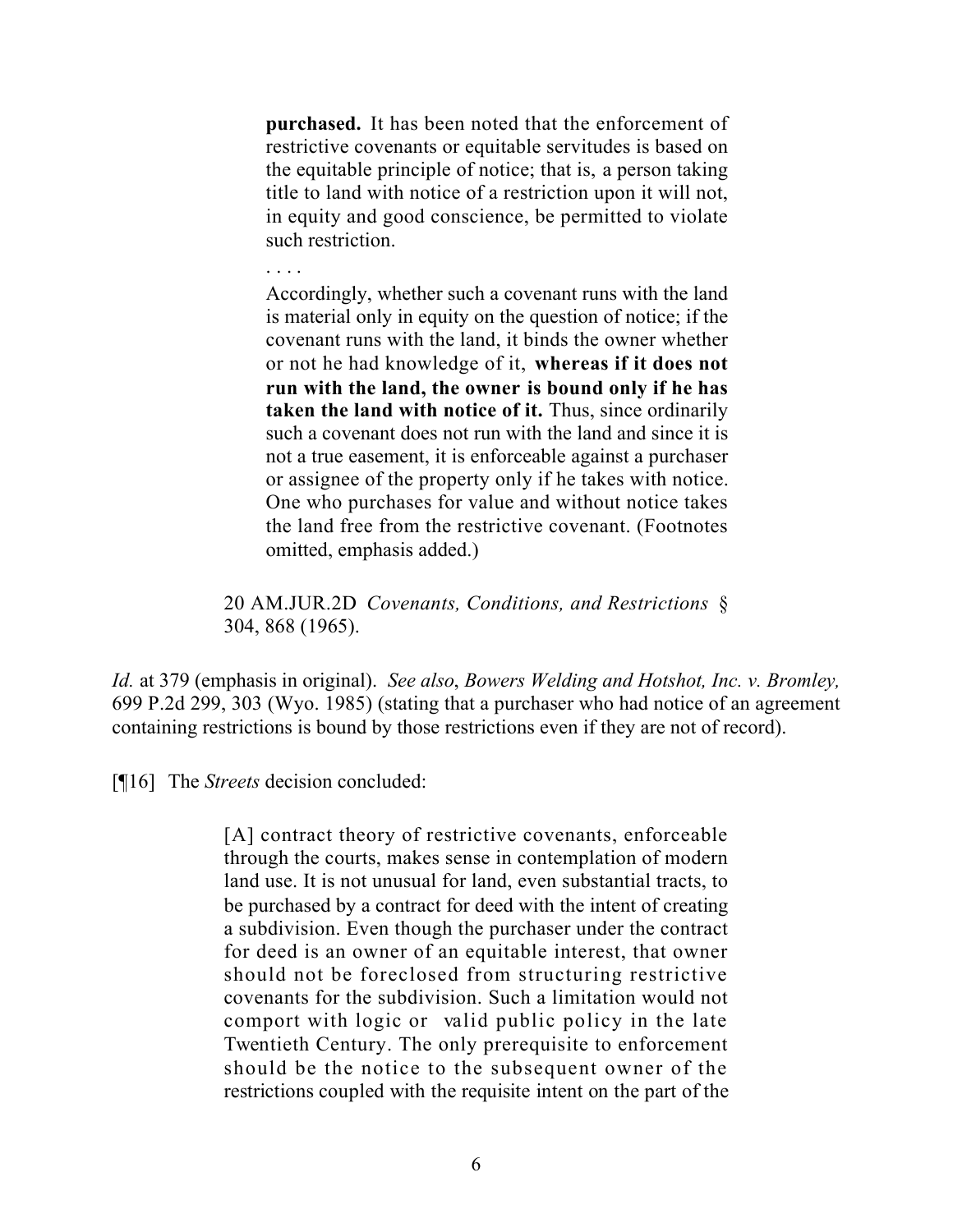seller that those covenants would be binding upon subsequent purchasers with notice. *See Bowers Welding.*

*Streets*, 898 P.2d at 380. *Streets* identified three elements required for enforcement of subdivision covenants as equitable servitudes: 1) The developer had an equitable interest in the property when he imposed the covenants; 2) the developer intended that the covenants be binding upon subsequent purchasers; and 3) the purchaser had notice of the covenants at the time he purchased property within the subdivision. *Id.* at 380. *See also*, *Bowers Welding,* 699 P.2d at 303.

[¶17] Applying those elements in the present case, the district court concluded that Mr. Miller held equitable title to the second filing lands by virtue of the "handshake" agreement with Lorenz Ranch. The general definition of "equitable title" is "the right to receive legal title upon performance of an obligation." *Merriam-Webster's Dictionary of Law* (1996).

[¶18] On appeal, Cash argues that Mr. Miller did not have equitable title because there was only an oral "handshake" agreement for the purchase and, as such, the agreement was void under the statute of frauds. The relevant provision of the statute of frauds provides that an agreement for the sale of real estate is void unless it is in writing. Wyo. Stat. Ann. § 1-23-105(a)(v) (LexisNexis 2009). *See also*, *Simek v. Tate,* 2010 WY 65, ¶ 19, 231 P.3d 891, 898 (Wyo. 2010). The district court held that Mr. Miller had an equitable interest in the property when he imposed the restrictive covenants because the "handshake" agreement was enforceable against Lorenz Ranch under the doctrine of partial performance. The doctrine of partial performance provides: "an oral agreement for the sale of land that has been partially or wholly performed by one party, to its detriment, may be enforced by that party." *Id.,* ¶ 21, 231 P.3d at 899. The partial performance exception is grounded in equity to prevent a fraud from being perpetrated when a party refuses to perform an oral agreement after the other party has already performed. *Id.,* ¶ 22, 231 P.3d at 899-900.

[¶19] The evidence in this case unequivocally establishes that Lorenz Ranch and Mr. Miller had entered into an agreement to convey the Granite Springs Retreat property. Herb Lorenz provided an affidavit in which he stated, "I have personal knowledge of the fact that my father, Abraham Lorenz, on behalf of the Lorenz Ranch Corporation, agreed prior to August, 1972 to convey to Deward H. Miller the entirety of the land upon which the Granite Springs Retreat subdivision is currently located." Cash argues that, because the exact terms of the agreement, such as the purchase price, closing date, payment requirements, etc., are not known, the doctrine of partial performance could not save the agreement from application of the statute of frauds. While the exact terms of an agreement are required in a typical case involving the statute of frauds so that the court can require specific performance of said agreement, *see, e.g*., *Simek,* ¶ 21, 231 P.3d at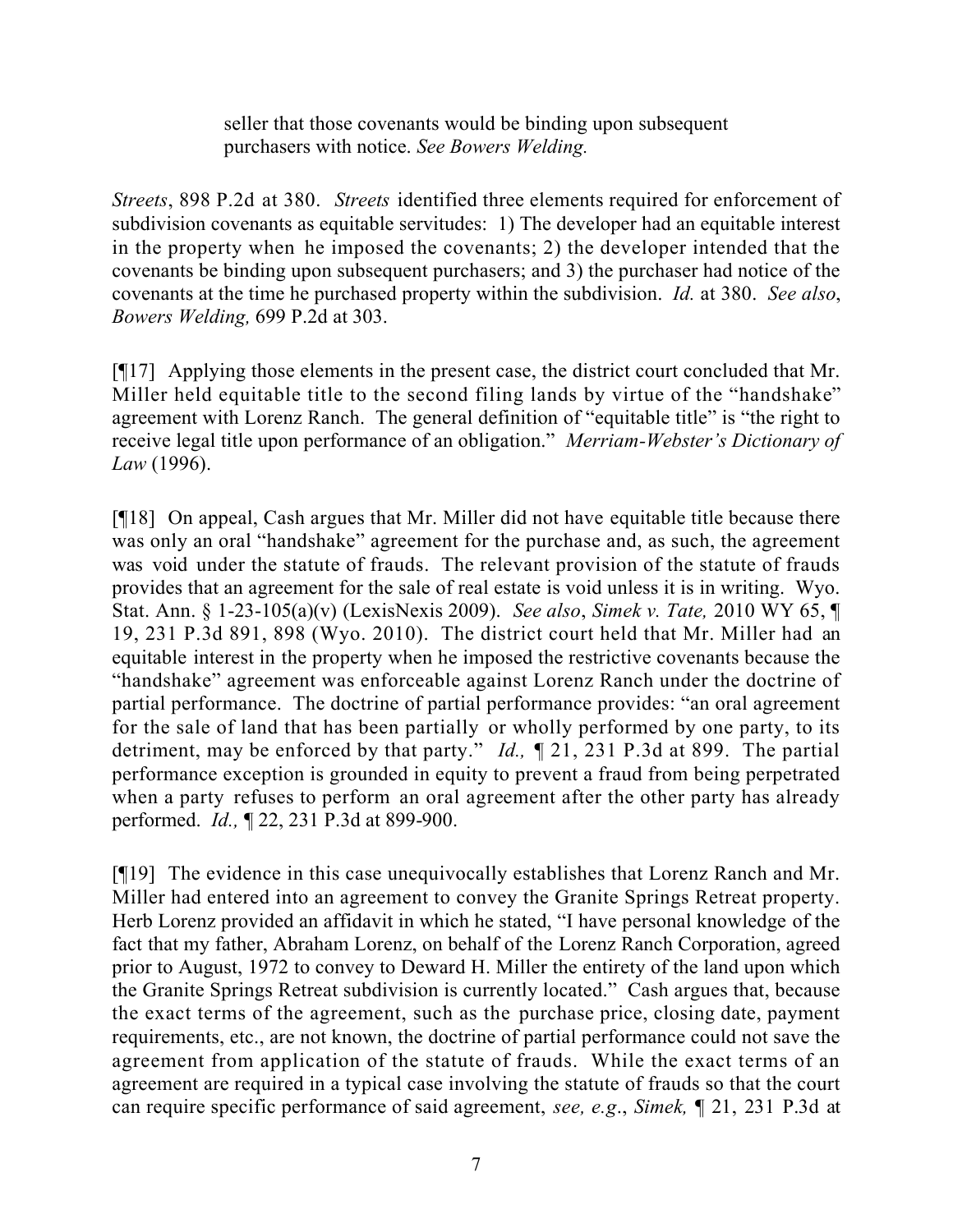899, that is not our concern in this case. Our focus here is on determining whether the record shows the oral agreement had been performed such that a court would have recognized Mr. Miller's equitable right to enforce the agreement.

[¶20] The record is clear that Lorenz Ranch's and Mr. Miller's agreement pertained to the entire Granite Springs Retreat. At the time Mr. Miller filed the original declaration of restrictive covenants, both parties had partially performed that agreement by completing the transaction involving the first filing property. Because Mr. Miller had partially performed the agreement when he recorded the protective covenants, he had equitable title, i.e, "the right to receive legal title upon performance of an obligation," to the second filing property. *Merriam-Webster's Dictionary of Law* (1996).

[¶21] As is clear from the preceding discussion, the application of the statute of frauds and the partial performance exception to the facts of this case creates an anomaly. Had Mr. Miller or Lorenz Ranch raised the statute of frauds as a defense and not fully performed the agreement, the Cash plaintiffs would not own any property in the Granite Springs Retreat, Second Filing, and would not have an interest to litigate. It is, therefore, ironic that they are arguing at this point that Mr. Miller did not have an equitable interest in the property by virtue of the oral agreement with Lorenz Ranch.

[¶22] We addressed a similar situation in *Comet Energy Services, LLC v. Powder River Oil & Gas Ventures, LLC,* 2010 WY 82, 239 P.3d 382 (Wyo. 2010). In that case, we recognized that the purpose of the statute of frauds is to "give to the party to a . . . contract, against whom the enforcement of the contract is sought by the other party, the right to assert the statute as a defense to his or her own liability." *Id.,* ¶ 33, 239 P.3d at 392, quoting 10 Richard A. Lord, *Williston on Contracts* § 27:12 (4th ed. 1999). Neither Lorenz Ranch nor Mr. Miller sought to use the statute of frauds as a defense to liability and, in fact, they fully performed. While generally privies to a contracting party may assert the statute of frauds defense, that is not the case after the contract has been fully performed by the contracting parties. The successors (the Cash plaintiffs) have only the rights which belonged to their predecessor (Miller). *Id.,* ¶ 36, 239 P.3d at 392. Since their predecessor did not raise the statute of frauds as a defense, it is not available to them. *Id.* Using the statute of frauds to disavow an agreement that actually gave rise to the very interest they are seeking to protect would be an improper use of the legal principle.

[¶23] The second element for an equitable servitude to be imposed is the developer intended that the covenants be binding upon subsequent purchasers of the second filing tracts. Cash argues that, because the declaration of protective covenants does not appear in the chain of title of the second filing properties, the covenants could not encumber the properties. This argument misses the entire point of equitable servitudes. An equitable servitude imposes a restriction on land even though it does not technically encumber or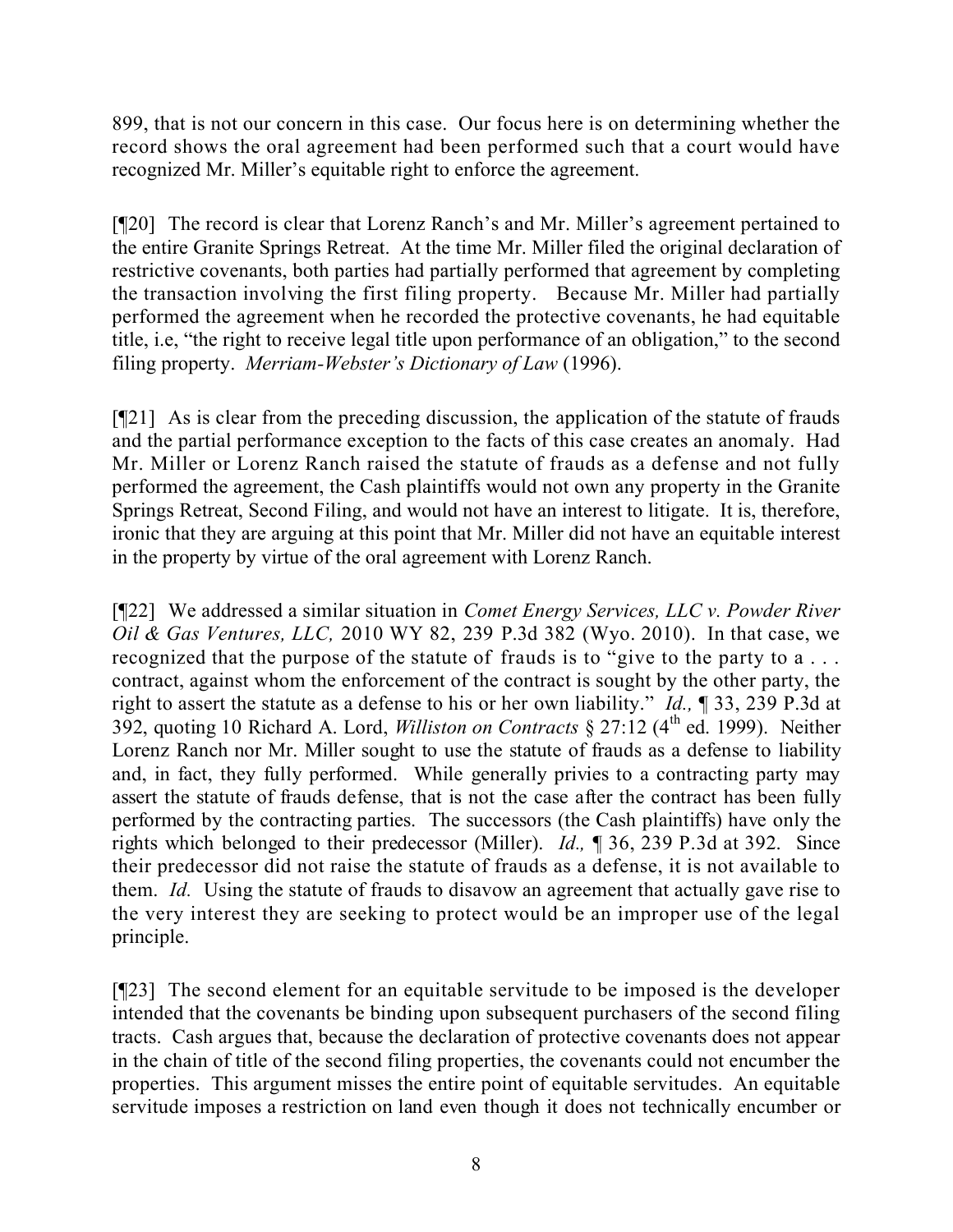run with the land. The imposition of the restriction is based upon the concept that a purchaser took the property with notice of a common scheme or plan. As we stated in *Bowers Welding,* 699 P.2d at 303, if the purchaser has notice of an agreement containing restrictions, "it is not material that the agreement is not of record." *See also*, *Hein v. Lee,*  549 P.2d 286, 292 (Wyo. 1976) (stating that "[n]either the fact that they [restrictive covenants] do not appear in his deed nor the fact that they are not properly placed on public record relieves the appellant of [his] burden because he had actual notice").

[¶24] In determining Miller's intent with regard to the subdivision, we start with the language of the covenants. The covenants were titled: "Granite Springs Retreat at Happy Jack Road and Curt Gowdy State Park[,] Cheyenne, Wyoming 82001[,] Declaration of Protective Covenants." The title indicated that the covenants would apply to the entire Granite Springs Retreat development, not just to the first filing property. The actual provisions included in the covenants also contemplated application to both filings. The ACC provision stated that, at first, the developer would appoint the members of the ACC, but once ten dwellings were complete, the ACC members would be elected by the lot owners. The first filing only included eight tracts; consequently, the ACC provision obviously contemplated inclusion of the second filing property when it discussed the ten dwelling requirement. It is also significant that some of the common areas referred to in the covenants, like the green belt streams and lakes, are located on second filing property. In *Bowers Welding,* 699 P.2d at 305, we stated that, because the covenants referenced features within the property that was inadvertently omitted from the description of covered property, the developer obviously intended to impose the restrictions on that property, as well. Thus, the declaration of protective covenants, itself, confirms that Mr. Miller intended for the covenants to apply to the entire Granite Springs Retreat subdivision, including both filings.

[¶25] The district court also looked to other documents in concluding that Mr. Miller intended the entire Granite Springs Retreat subdivision be developed according to a common plan or scheme. Cash argues that, in searching for the developer's intent, we are restricted to the language of the covenants. If that is true, then as we just pointed out, the intent expressed in the clear language of the covenants was to bind the second filing properties.

[¶26] However, in *Bowers Welding*, 699 P.2d at 303, we stated: "A common way in which to uphold restrictive covenants is to find a general plan or scheme for the development of a tract of land." The search for a common scheme or plan often involves looking beyond the language of the covenants which were not correctly placed of record. For example, in *Bowers Welding,* 699 P.2d at 305, we considered the "character of use made of all the lots open to a view of the [defendant] when he purchased" his property, *Sanborn v. McLean,* 206 N.W. 496 (Mich. 1925) and statements made by the developer to the purchaser, *Hein,* 549 P.2d at 292. We also quoted 20 Am.Jur.2d *Covenants,*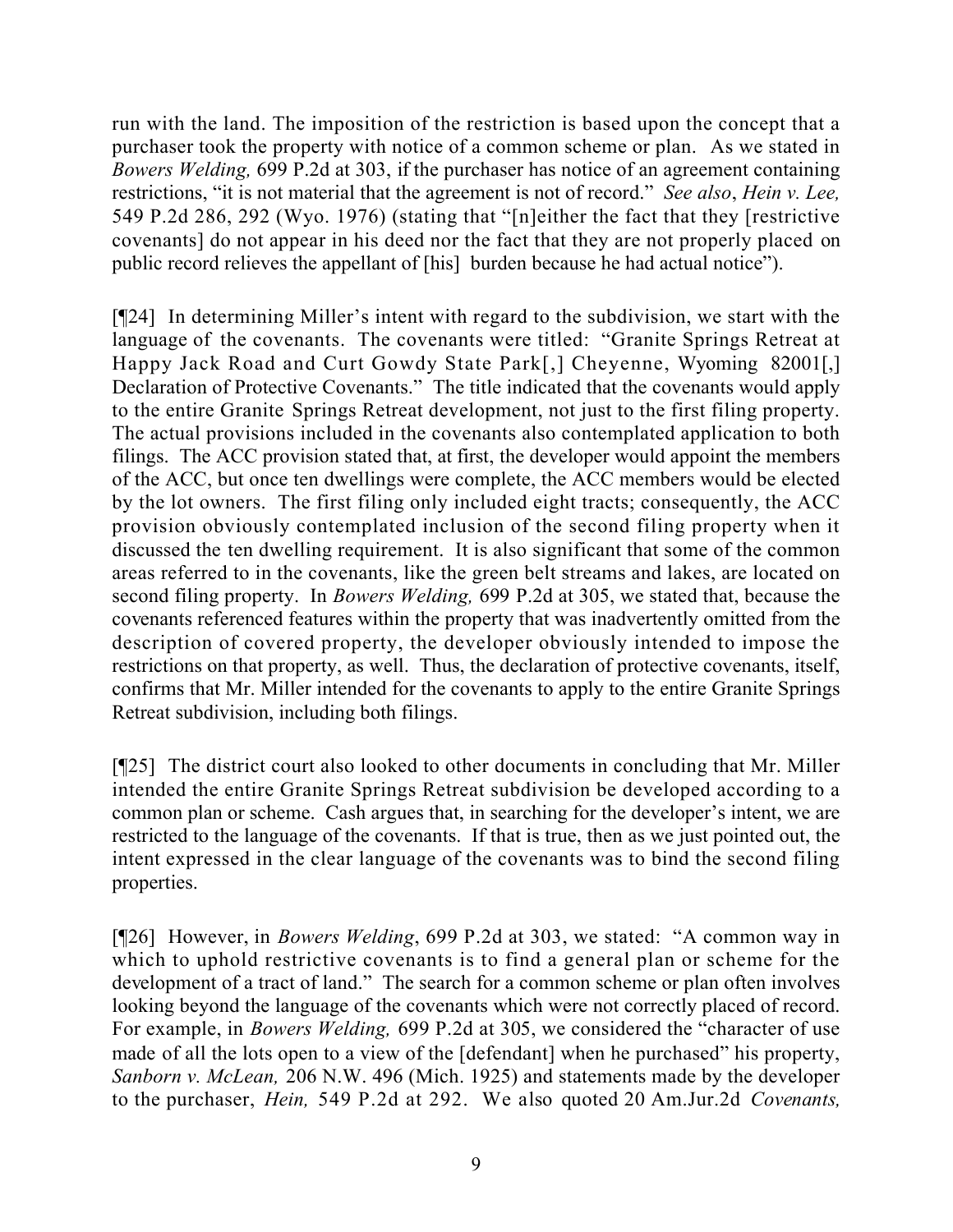*Conditions, and Restrictions,* § 177 (1965) as indicating that a purchaser will be bound by the common scheme or plan created by the grantor's maps and plans showing the division of the property into tracts so long as the purchaser takes the property with notice of the plan.

[¶27] In this case, the preliminary plat included all of the Granite Springs Retreat property, both first and second filings, and the application for subdivision filed with Laramie County indicated that the subdivision would be known as Granite Springs Retreat and would include sixty lots. In addition, the environmental impact report stated that the entire development would be burdened by the covenants. The undisputed evidence establishes that Mr. Miller intended that the second filing properties be bound by the protective covenants.

[¶28] We turn now to the third element required for imposition of equitable servitudes notice to the subsequent purchasers. Notice is at the heart of the rationale behind enforcement of equitable servitudes. We provided an extensive discussion of the notice requirement in *Bowers Welding,* 699 P.2d at 303:

> "The notice of restrictions sufficient to charge a purchaser may be actual notice or notice of facts sufficient to put him on inquiry. For instance, the notice sufficient to charge a purchaser of a lot in a subdivision with knowledge of restrictions imposed in deeds to other lots as part of a general plan, but inadvertently or otherwise omitted from the deeds in his chain of title, may be actual or constructive, including notice of facts which ought to have put him on inquiry, such as the uniform appearance of the area in which the lot is  $located$  \* \* \*"

> "If the purchaser has actual notice of an agreement containing restrictions, it is not material that the agreement is not of record. At least, where it does not appear that the agreement was of record, the purchaser with actual notice has been held bound by the restrictions. Even notice of a parol agreement binds the purchaser to comply with the restrictions." 20 Am.Jur.2d, Covenants, Conditions, and Restrictions, §§ 307- 308, pp. 871-872 (1965).

As we discussed in the context of the second equitable servitude element, inquiry notice may be established by a common scheme or plan for development. *Id.* at 303-05.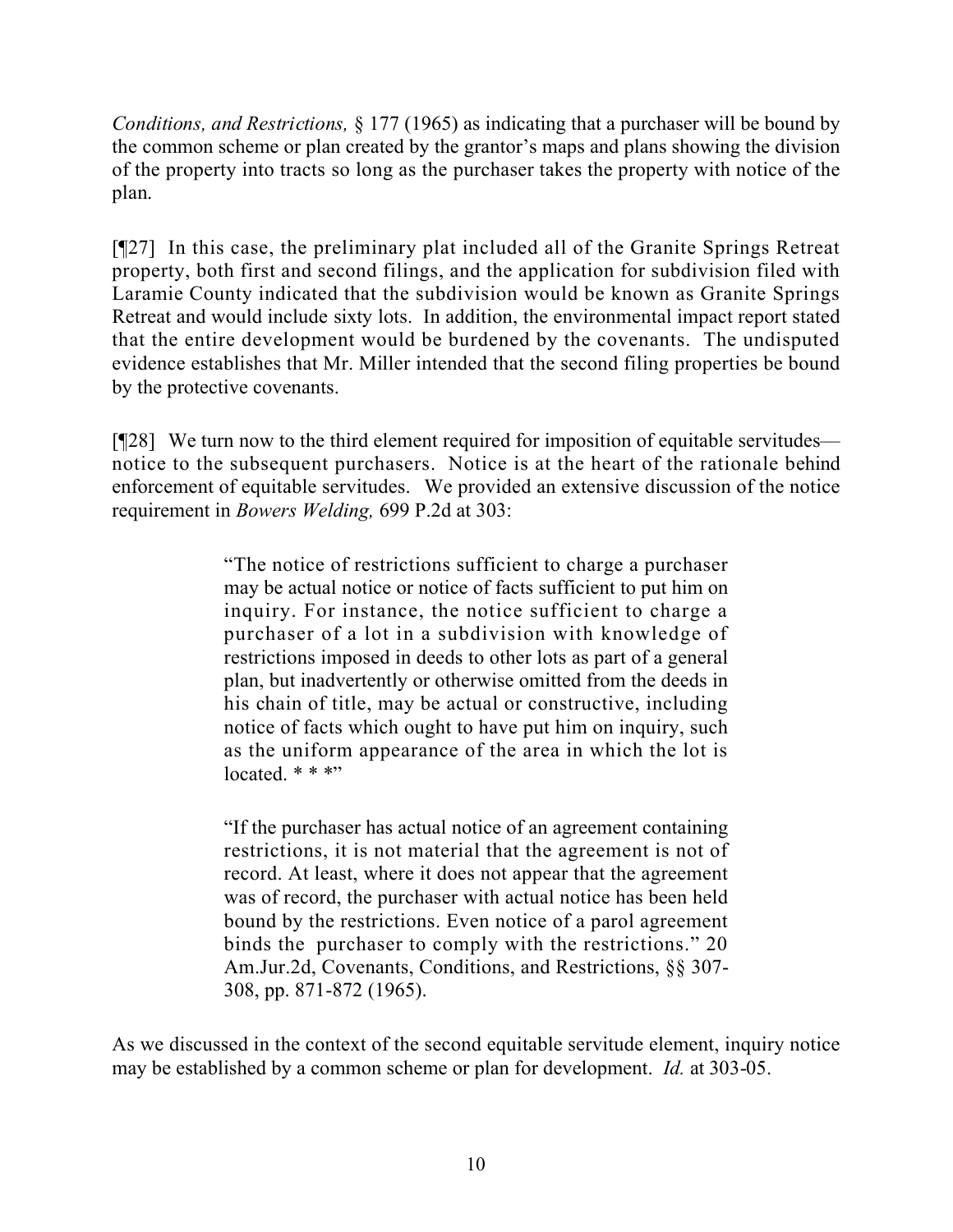[¶29] We will address the plaintiffs separately in determining whether they had notice of the covenants.<sup>2</sup> Mr. Cash purchased his second filing lot in 1992, after the homeowners' association had already been formed. Mr. Cash's chain of title included an affidavit of intention recorded in 1983 in which Mr. Miller stated that he intended for the covenants to apply to the entire Granite Springs Retreat subdivision. That document put him on notice of the covenants.

[¶30] In addition, Mr. Cash admitted that he looked at several lots before deciding on one, so he obviously knew that he was purchasing in a planned development. He also stated that he received a copy of the amended covenants<sup>3</sup> when he purchased his property; although, in a later affidavit he stated that he did not receive the amended covenants until after he closed on his property.

[¶31] Mr. Cash participated in numerous activities over the years which indicated he was aware of the covenants. In particular, he sought ACC approval for construction of various improvements on his property, and he even served on the ACC for a time. He did not contest the existence of the restrictions imposed by the covenants for several years after he purchased his property. Without question, Mr. Cash had notice of the existence of the restrictions on his property when he purchased it.

[¶32] Mr. Maturi also purchased his property after Mr. Miller filed his affidavit indicating that he intended for the covenants to bind the entire Granite Springs Retreat development. Mr. Maturi's real estate agent advised him that there was a homeowners association for the subdivision. As the district court noted, the fact that a homeowners association existed should have alerted Mr. Maturi to the possibility of covenants. Mr. Maturi did not contest the existence of the covenants for several years after he purchased his property and, in fact, he served a three year term on the board of the homeowners association. There is simply no question that he was on notice when he purchased the property that it may be subject to land use restrictions.

 $\overline{a}$  $2$  This analysis does not apply to Plaintiffs Nelson and Hilliker. Their property is located in the first filing and they do not argue that the covenants do not bind them. Mr. Nelson and Ms. Hilliker participated in this action because they were concerned that if the second filing properties were found to be bound by the protective covenants, they would be required to help pay for maintenance, etc. in the second filing area. The covenants, plats, etc. gave the first filing property purchasers actual notice that the covenants bound the entire subdivision.

<sup>&</sup>lt;sup>3</sup> The plaintiffs argue that the notice provided by the amended covenants was insufficient because those covenants were later declared to be invalid. We disagree. The amended covenants obviously "amended" a prior version. When the plaintiffs were provided with notice of the amended covenants, together with the other documents in this case, they were certainly put on notice to inquire about other restrictions.